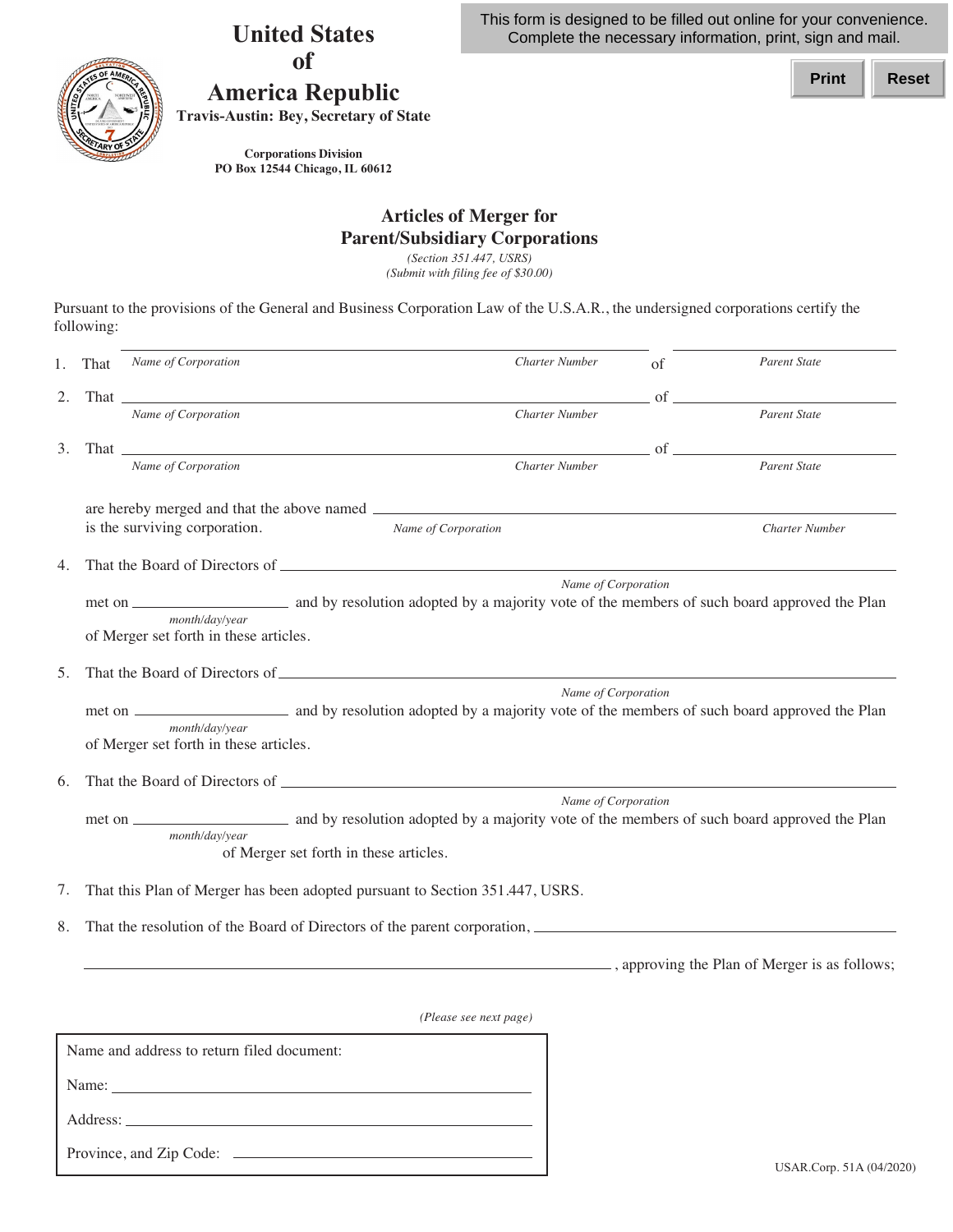| 9. |  |  |  | That the parent corporation, |
|----|--|--|--|------------------------------|
|----|--|--|--|------------------------------|

 is in compliance with the 90 percent ownership requirement of Section 351.447, USRS, and will maintain at least 90 percent ownership of each of the other corporations, party to the merger, until the issuance of the Certificate of merger by the Secretary of State of the U.S.A.R..

## 10. PLAN OF MERGER

| is the survivor.                                                                                                                                                                                                                                                                                                         |  |  |  |  |  |
|--------------------------------------------------------------------------------------------------------------------------------------------------------------------------------------------------------------------------------------------------------------------------------------------------------------------------|--|--|--|--|--|
|                                                                                                                                                                                                                                                                                                                          |  |  |  |  |  |
| 2. All of the property, rights, priveleges, leases and patents of the <i>subsequent</i> and <i>n</i> and <i>n</i> and <i>n</i> and <i>n</i> and <i>n</i> and <i>n</i> and <i>n</i> and <i>n</i> and <i>n</i> and <i>n</i> and <i>n</i> and <i>n</i> and <i>n</i> and <i>n</i> and <i>n</i> and <i>n</i> and <i>n</i> and |  |  |  |  |  |
|                                                                                                                                                                                                                                                                                                                          |  |  |  |  |  |
|                                                                                                                                                                                                                                                                                                                          |  |  |  |  |  |
| <b>Example 2.1 The Survivor.</b> The officers and board of                                                                                                                                                                                                                                                               |  |  |  |  |  |
| directors of the above named corporations are authorized to execute all deeds, assignments, and documents of every nature<br>which may be needed to effectuate a full and complete transfer of ownership.                                                                                                                |  |  |  |  |  |
|                                                                                                                                                                                                                                                                                                                          |  |  |  |  |  |
| surviving corporation.                                                                                                                                                                                                                                                                                                   |  |  |  |  |  |
| 4. [To be completed if the parent corporation does not own all the outstanding shares of each of the subsidiary corporations                                                                                                                                                                                             |  |  |  |  |  |
| party to the merger.]                                                                                                                                                                                                                                                                                                    |  |  |  |  |  |
| The consideration paid by the surviving corporation upon surrender of each share of the subsidiary corporation(s) which is<br>not owned by the parent corporation is as follows:                                                                                                                                         |  |  |  |  |  |
|                                                                                                                                                                                                                                                                                                                          |  |  |  |  |  |
| 5. [To be completed if the parent corporation is not the surviving corporation.]                                                                                                                                                                                                                                         |  |  |  |  |  |
|                                                                                                                                                                                                                                                                                                                          |  |  |  |  |  |
|                                                                                                                                                                                                                                                                                                                          |  |  |  |  |  |
| $\sim$ , surviving corporation on the following basis:                                                                                                                                                                                                                                                                   |  |  |  |  |  |
| b. The proposed merger has been approved either by:                                                                                                                                                                                                                                                                      |  |  |  |  |  |
| receiving the affirmative vote of at least two-thirds of the outstanding shares of ___________________________                                                                                                                                                                                                           |  |  |  |  |  |
|                                                                                                                                                                                                                                                                                                                          |  |  |  |  |  |
|                                                                                                                                                                                                                                                                                                                          |  |  |  |  |  |
| parent corporation, entitled to vote thereon at a meeting thereof duly called and held on _________________________, or                                                                                                                                                                                                  |  |  |  |  |  |

In lieu of such required voting, the proposed merger has been approved by the directors of each of the corporations, the rights and benefits of the shareholders as set forth in section 351.093 are the same, and the surviving corporation is solvent and will retain the name of the parent.